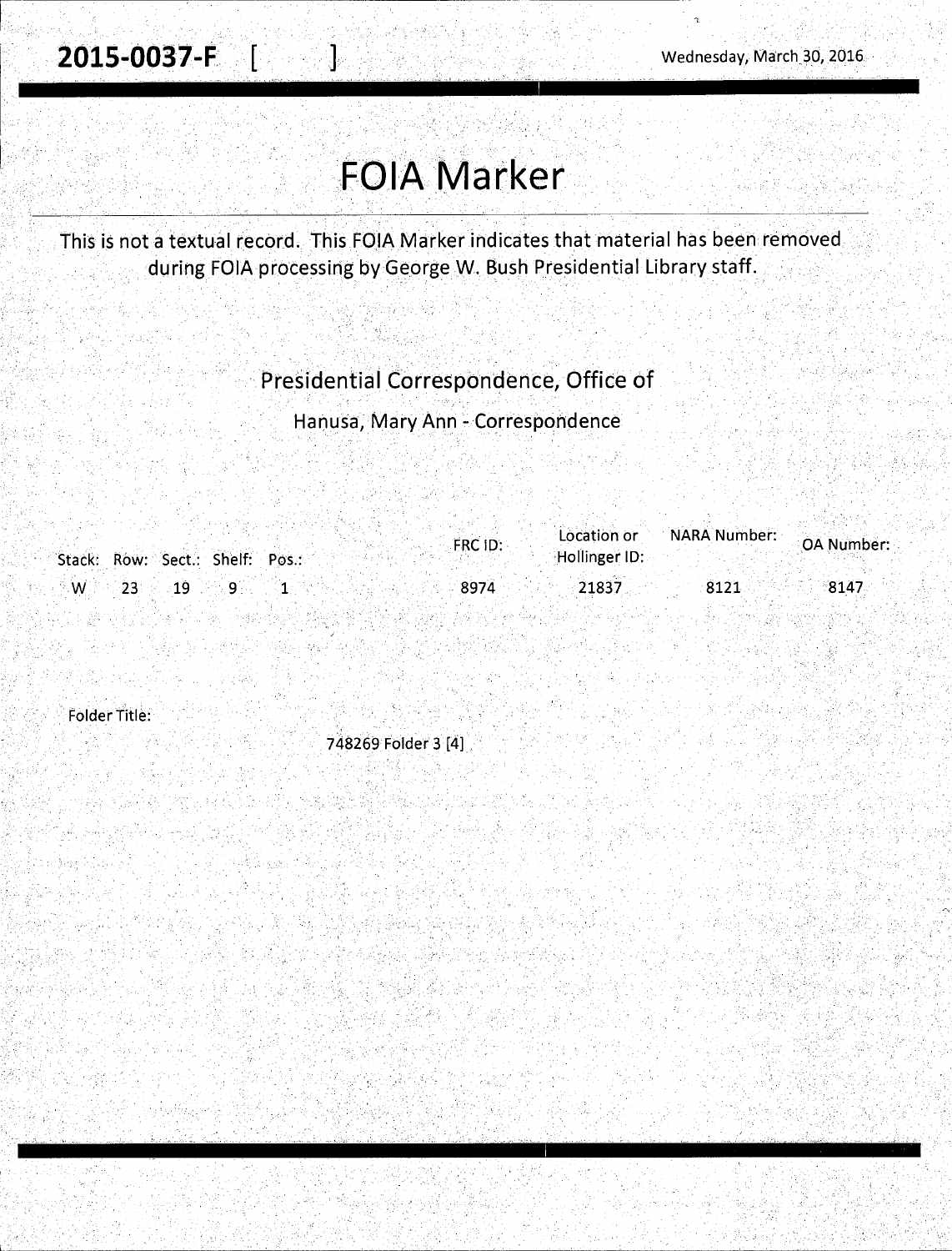

•

August, 2005

President & Laura Bush 1600 Pennsylvania Ave., N.W. Washington, DC 20005

President & Mrs. Bush:

Football season is once again right around the corner. Keep your fingers crossed for a great season and a return trip to the Rose Bowl.

Enclosed is a copy of the 2005 Media Guide. The NCAA decided that as a costcutting measure and to even the playing field, media guides needed to be drastically reduced. In other words, ours got too good.

Thank you for your support of Texas Football, our staff and our family. We appreciate all that you do for us. Your generosity never seems to end. We hope to see you on the 3<sup>rd</sup> at Royal-Memorial Stadium when we kick off the season against Lousiana Lafayette. Remember, we can't win them all unless we win the first one.

 $N_{\mathcal{R}}$ 

)

Hook 'Em,

ack

Mack Brown

WMB/kj

enclosure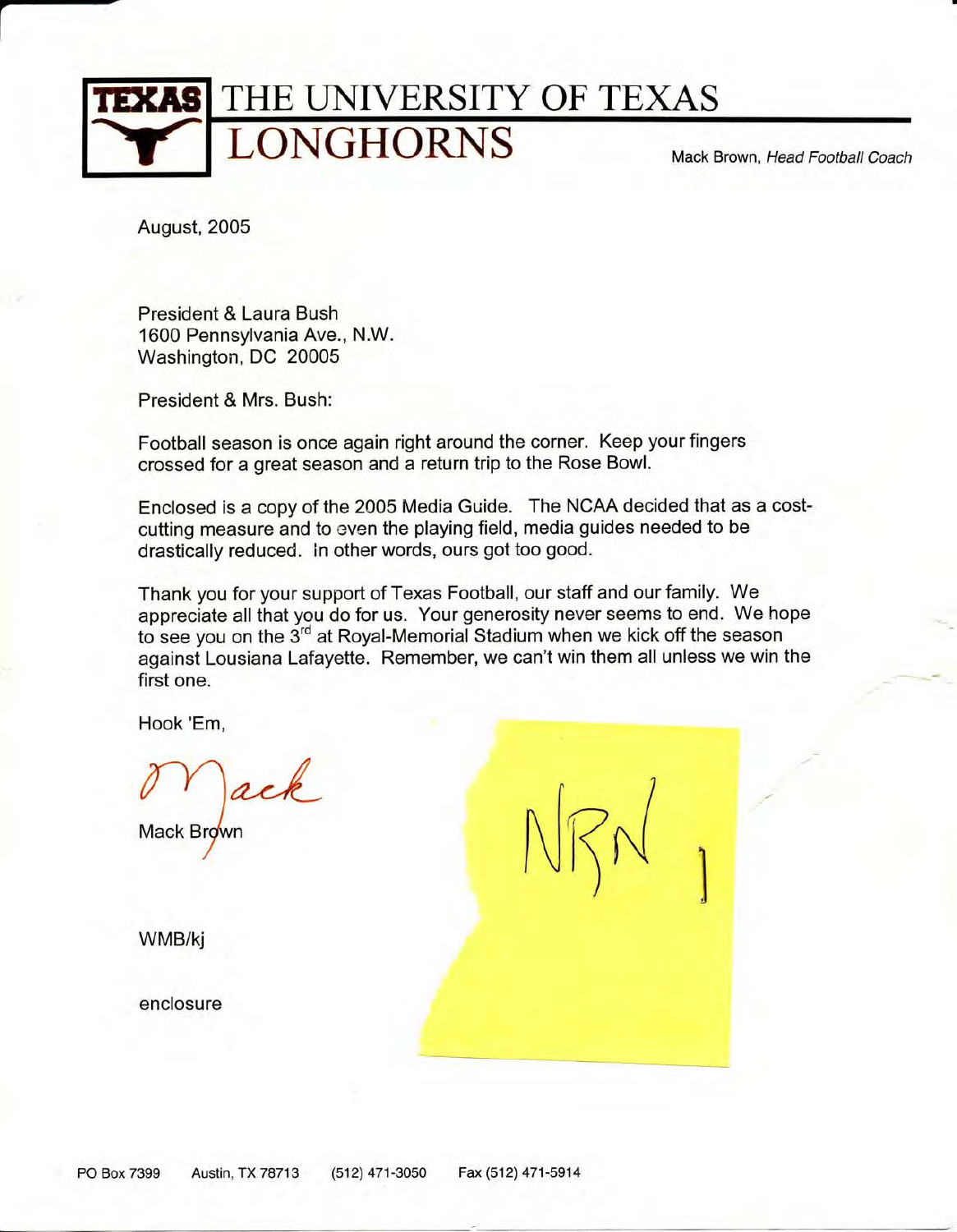